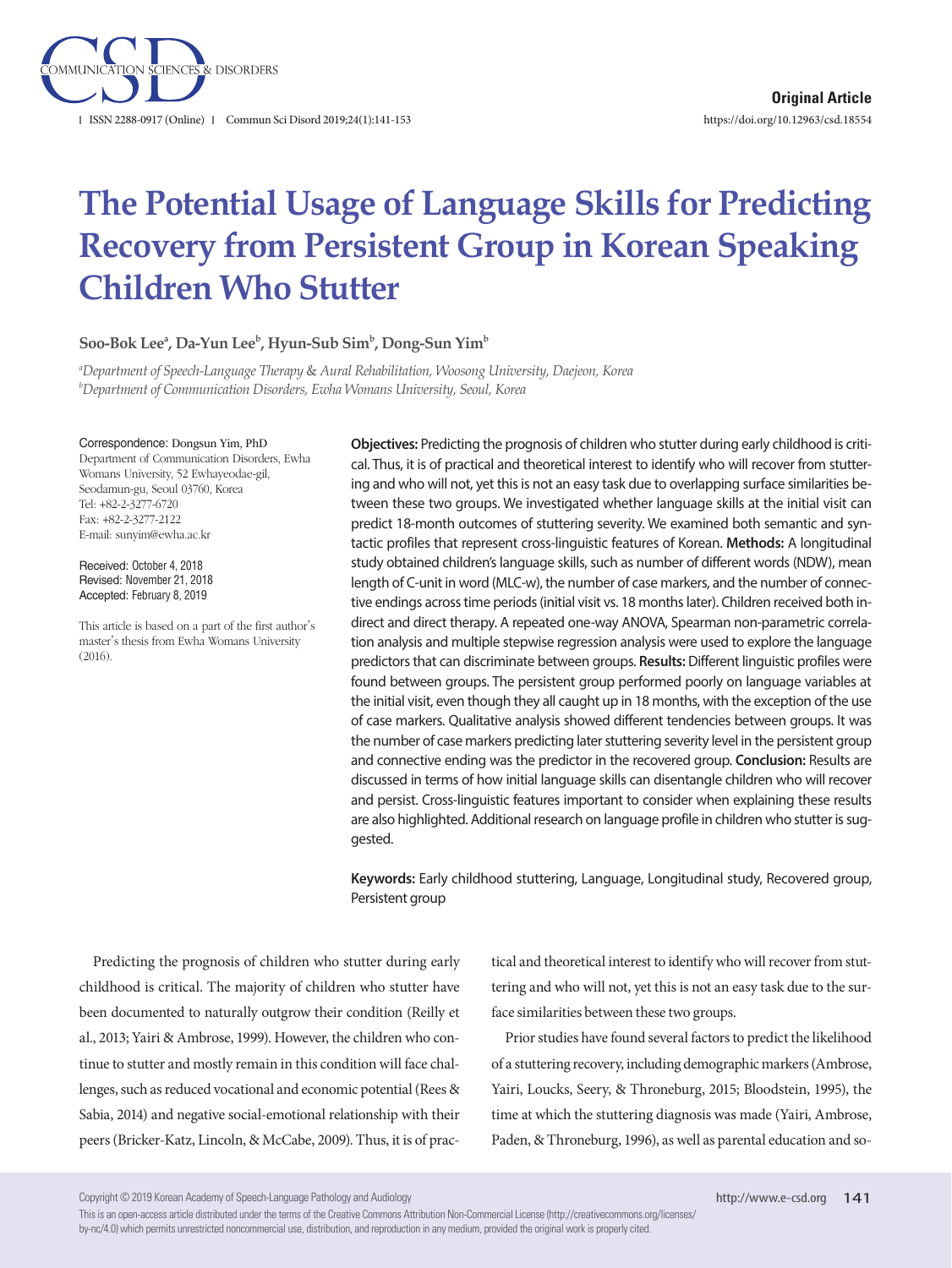

cio-economic status (Boyle et al., 2011; Watts, Eadie, Block, Mensah, & Reilly, 2015). Ongoing research investigates the unique phenotypes of children who stutter, which can predict their later outcomes.

Yairi & Ambrose (2005) analyzed family history and spontaneous speech samples of stuttering children over the course of 1 year; and found that stuttering children's dysfluency patterns, stuttering persistence duration, age at which stuttering began, and children's expressive language skills all predicted fluency recovery. In other words, children with a history of family stuttering had difficulty in gaining fluency, and children who recovered from stuttering showed a continuous decrease in dysfluency patterns, such as the repetition of partial and one-syllable word and irregular vocalization. Stuttering children who recovered began stuttering much earlier than children with persistent stuttering, and the persistent group showed much lower scores in their overall linguistic skills than the recovered group.

Demographic markers have been implicated in differentiating children who will recover from stuttering and who will persist in stuttering. Ambrose et al. (2015) observed stuttering children, grouped them into a persistent group and recovery group, and children without stuttering. Gender was a key factor in this study, yet no gender differentiation was found between the persistent vs. the recovery group. Also, the average age at which stuttering began, the onset of stuttering, was 36.95 months for the persistent group and 34.26 months for the recovery group. However, these results were not statistically significant. Furthermore, their vocabulary scores and overall language skills were analyzed, and the results showed that the persistent group had significantly lower scores in every aspect, but the mean length of utterance (MLU), which showed the lowest scores, did not show a significant difference between groups. Their communicative attitudes were also analyzed; negative attitudes toward the act of talking were found to be more likely to be passive during a conversation, which might affect the persistence and recovery of stuttering. In other words, children who recovered from stuttering are more likely to be more active and self-advocative during a conversation, but children who persist from stuttering are more likely to be less active during a conversation, at least in regard to speaking.

# Language Skills in Predicting Recovery vs. Persistence of Stuttering

Children who stutter have been documented to have subclinical deficits in language skills (Ambrose et al., 2015). Language skills including receptive and expressive vocabulary size, length of utterance, and complexity of the sentence in children who stutter are usually within normal range, but at a lower end of the normal distribution (Guitar, 2006; Miles & Bernstein-Ratner, 2001; Muma, 1971; Wall, 1980; Watkins & Yairi, 1997). Watkins & Yairi (1997) examined linguistic abilities, especially vocabulary and syntax, in recovery and persistence of stuttering. Participants were divided into a persistent group, fast recovered group, and slow recovered group. Their MLU, number of different words (NDW), and number of total words (NTW) were collected twice over the year of the experiment, and the results showed that children's expressive language was within the normal range. Thus, no difference was found between the groups. Furthermore, another study by Watkins, Yairi, & Ambrose (1999) collected spontaneous speech samples of the persistent group and the recovered group and claimed that no significant group differences were observed regarding the MLU and NDW of the two groups.

However, others have found significant differences between the persistent group and the recovered group. Weiss & Zebrowski (1994) carried out a story retelling task on stuttering children and typically developing children. They discovered that both groups showed similar story lengths and story content. However, qualitative differences within the story telling were observed. When typically developing children were asked to retell the story to someone who had not heard the story before, their utterances were much longer and detailed, whereas stuttering children showed similar length of utterances whether the listener was familiar or unfamiliar with the story. According to Weiss & Zebrowski (1994), this was because the child limited his utterances on their own to reduce the dysfluency. On the other hand, Bajaj (2007) compared the story length and narrative ability between early stuttering children and typically developing children. A narrative scoring scheme in stuttering children was significantly lower than that of typically developing children, and the conversation of stuttering children was concluded to fall behind compared to typically developing children.

Leech, Bernstein-Ratner, Brown, & Weber (2017) conducted the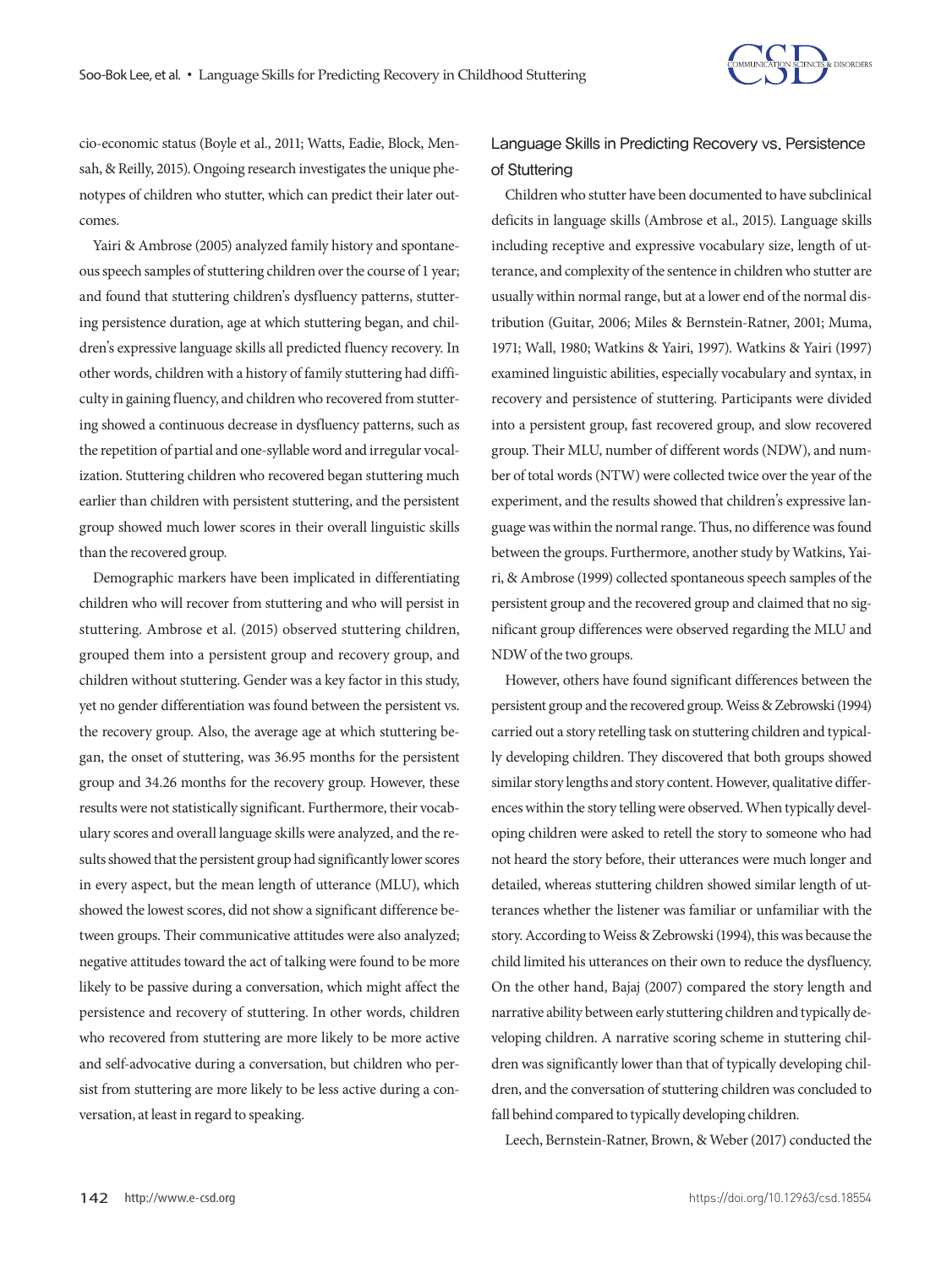

most up-to-date research examining language skills as a key factor in predicting recovery outcomes of children who stutter. The unique feature of this study was that they investigated the growth in the productive language performance to disentangle the groups into children who recover and children who persist in stuttering. They calculated the productive syntax and vocabulary diversity growth, and the results showed different linguistic profiles between children who recovered from stuttering and children who persist in stuttering for which the syntactic growth was a significant predictor for the recovered group.

Many studies (Ambrose et al., 2015; Bajaj, 2007; Guitar, 2006; Miles & Bernstein-Ratner, 2001; Muma, 1971; Wall, 1980; Watkins & Yairi, 1997; Watkins et al., 1999) showed results for children who stutter to have lower language skills than typically developing children, and very few studies have found a positive relation between language skills and recovery state from stuttering (Leech et al., 2017; Ntourou, Conture, & Lipsey, 2011). However, we still need to further investigate what would be the predicting factor for the stutter recovery process of a late diagnosed child as opposed to a child who receives a diagnosis during their first clinical visit. We also need to explore children who go through multiple prototypical steps, such as an evaluation and intervention phase—the initial assessment procedure, indirect therapy and then, if nothing works, move onto direct therapy. In our study, children received indirect therapy and direct therapy if needed after the initial evaluation. We also need to know whether the findings for English speaking children who stutter are similar to those who speak different languages, such as Korean, since language skills can be very specific to the language itself. If language skills, such as grammatical markers or syntactic complexity, are important features to consider when predicting stuttering recovery, then an Asian language such as Korean, which is very different from English, needs to be evaluated. For example, the Korean mean length clause-word (MLC-w) is more accurate than the MLU in predicting the complexity of the sentence structure because subject and verbs in Korean can be missing from the sentence when both communicating partners know what the missing words are implied to be. Thus, C-unit is a good indicator in Korean compared to the mean length of the sentence. In addition, the case markers and connective endings are a unique feature for Korean syntactic markers when assessing language skills. Because of this, we need to confirm whether common features across languages, such as semantics indicated by vocabulary and syntactic skills indexed by MLC-w and also unique features such as case markers and connective endings in Korean, can be important factors to successfully identify the recovered group from the persistent group.

In the current study, we collected spontaneous speech samples of stuttering children during an 18-month period, who initially visited the laboratory and received indirect therapy. If children continuously showed dysfluency, even after indirect therapy, they then went through direct therapy. At the final point, during which the direct therapy session was terminated, a spontaneous speech sample was again obtained from the children. From the spontaneous speech, NDW, the number of MLC-w, the number of case markers, and the number of connective endings were analyzed. Ultimately, we aim to explore whether there are any differences in the variety of vocabulary usage and syntactic abilities between the persistence and recovered groups.

This study investigated the recovery after stuttering treatment rather than the natural recovery and Korean characteristics of stuttering children unlike previous studies.

Our specific research questions were as follows.

- (1) Are there significant differences in language skills indicated by NDW, the number of MLC-w, the number of case markers, and the number of connective endings, between the persistent group and the recovered group across time periods (initial visit vs. 18 months later)?
- (2) Do language skills from the initial visit correlate and/or predict the stuttering severity 18 months later?

#### **METHODS**

#### **Participants**

In total, the participants included 18 stuttering children (10 boys and 8 girls) whose chronological age was between 2;3 years old (27 months) and 5;4 years old (64 months). Participants who were selected as subjects were tested according to the following. All children were tested on the Paradise-Fluency Assessment II (P-FA-II; Sim, Shin, & Lee, 2010) and Receptive & Expressive Vocabulary Test (REVT; Kim, Hong, Kim, Jang, & Lee, 2009), and then the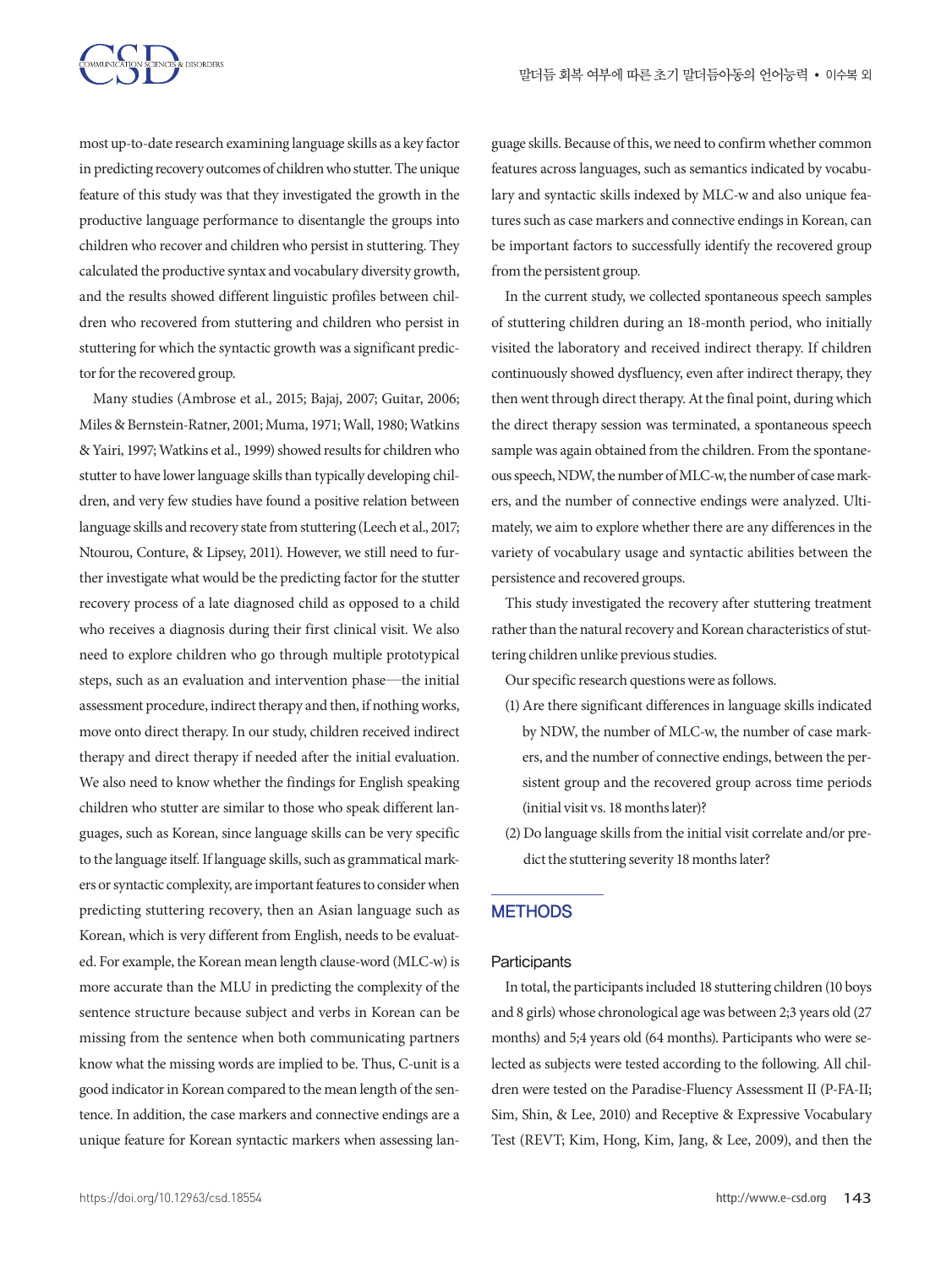

subjects were evaluated on their ability, and excluded if they did not meet the selection criteria. Children who were selected as subjects received an intervention, for the purpose of data collection. The data was comprised of things such as parents' education, indirect treatment, direct treatment, and interaction play utterances and this information was gathered and analyzed twice (initial visit and 18 months later).

All the participants met the following conditions. (1) Parents reported the child's stuttering. (2) According to the parents' report, stuttering was first observed within the past 12 months. (3) The children scored moderate or higher on the P-FA-II (Sim et al., 2010) and were diagnosed with fluency disorders. (4) On the REVT (Kim et al., 2009), the child's percentile score for receptive language was at or above -1 SD. (5) The children were not accompanied with any other disabilities, such as vision, hearing, neurologic, or emotional. Demographic information of the participants is shown in Table 1. See Appendix 1 for more information.

**Table 1.** Demographic information on recovered group and persistent group

| Characteristic                           | Recovered group<br>$(N = 11)$ | Persistent group<br>$(N=7)$ |  |  |  |
|------------------------------------------|-------------------------------|-----------------------------|--|--|--|
| Sex                                      |                               |                             |  |  |  |
| Male                                     | 6                             | 4                           |  |  |  |
| Female                                   | 5                             | 3                           |  |  |  |
| Age at initial visit (mo)                | $44.0 + 9.75$                 | $42.5 + 8.4$                |  |  |  |
| Age at onset (mo)                        | $38.7 + 11.3$                 | $38.0 \pm 11.4$             |  |  |  |
| Estimated time post-onset (mo)           | $5.8 + 3.7$                   | $4.5 + 4.2$                 |  |  |  |
| Stuttering severity (score) <sup>a</sup> | $3.6 + .5$                    | $47+7$                      |  |  |  |
| <b>REVT</b> test (score)                 | $50.6 + 11.8$                 | $49.4 \pm 15.8$             |  |  |  |
| Therapy                                  |                               |                             |  |  |  |
| Duration of therapy (mo)                 | $14.4 + 5.4$                  | $18.0 + .0$                 |  |  |  |
| Indirect only therapy                    | 2(18.0)                       | 0(0)                        |  |  |  |
| Both indirect and direct therapy         | 9(82.0)                       | 7(100)                      |  |  |  |
|                                          |                               |                             |  |  |  |

Values are presented as mean $\pm$  SD or number (%).

REVT = Receptive & Expressive Vocabulary Test (Kim, Hong, Kim, Jang, & Lee, 2009). <sup>a</sup>Stuttering severity score (1 = very mild, 2 = mild, 3 = moderate, 4 = moderate-severe, 5= severe) measured Paradise-Fluency Assessment II (Sim, Shin, & Lee, 2010).

#### **Table 2.** Research progress schedule

#### Treatment Contents

The treatment of stuttering children is divided into indirect treatment and direct treatment. Parent education is first received, followed by indirect treatment and direct treatment (Lee & Sim, 2015). Stuttering children and their parents participated in the following treatments (See Table 2 for the flow of the treatment procedure). First, parents in the parent education program received educational counseling. Parents of children who stutter were counseled with correct and precise information about stuttering in order to help them identify stuttering correctly and to counter any misleading preconceptions about stuttering in children (Manning & DiLollo, 2018). Second, during the 12 weeks of indirect treatment sessions, parents learned how to improve their fluency by changing their own speech and language. After the indirect intervention was over, P-FA-II was used to assess each individual child's stuttering severity level.

If children were diagnosed as having stuttering from the evaluation at 12 weeks after indirect treatment, then, they received a direct treatment. However, if children were diagnosed as 'mild' on the P-FA-II, and parents reported that the child was no longer considered to have a stutter, then the treatment was terminated for the children. Two children in the recovered group were terminated from the program after indirect treatment. Third, for direct treatment, the parents participated as observers during treatment or participated in concurrent indirect treatment.

Eighteen months after the pre-test, the participants were divided into the persistent group and the recovered group based on the following criteria.

#### Persistent group

The stuttering persistent group showed consistent dysfluency for 18 months after participating in the research. The persistent stuttering group met the following criteria: after the research had

| Research time              | Treatment information                       | Data collection                                                                             |
|----------------------------|---------------------------------------------|---------------------------------------------------------------------------------------------|
| Initial visit (evaluation) |                                             | Fluency formal test & language formal test<br>1st parent-child interaction assessment (pre) |
| After 1 month              | Parent education                            |                                                                                             |
| After 1.5 months           | Interaction therapy start (12-week program) |                                                                                             |
| After 5 months             | Direct therapy start                        |                                                                                             |
| After 18 months            |                                             | 2nd parent-child interaction assessment (post)                                              |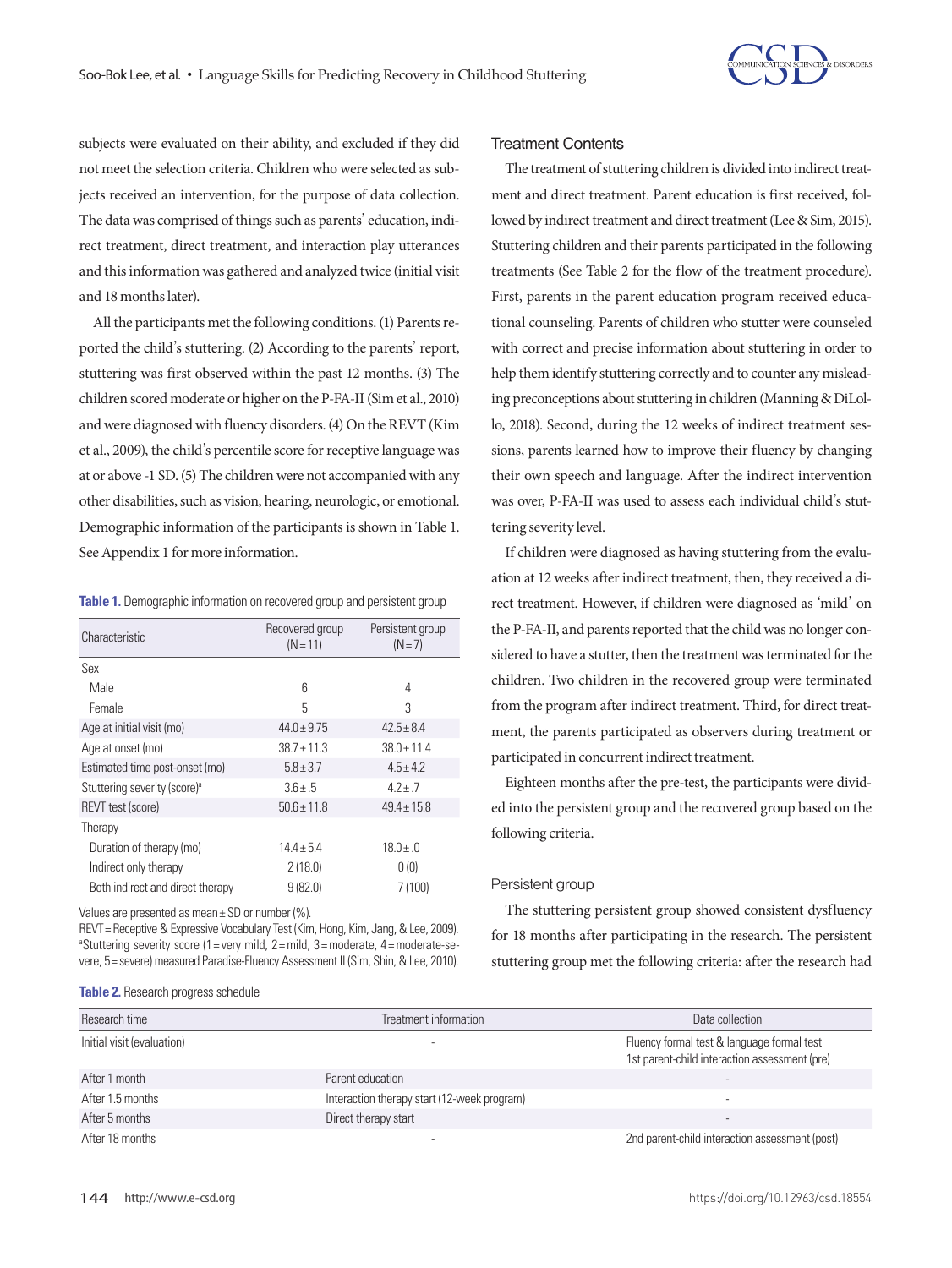been terminated, (1) an speech-language pathologist (SLP) diagnosed him/her as having a stutter, (2) parents were aware of the child's stuttering, (3) atypical dysfluency is observed more than three times in 100 syllables from the child's utterance, and (4) children scored moderate or higher on the P-FA-II after 18 months of participating in the current study.

#### Recovered group

A child being placed in the recovered group meant that their dysfluency decreased or was hardly seen for 18 months after participating in the research. The recovered group met the following criteria: after the research had been terminated, (1) the SLP diagnosed that no signs of stuttering were observed, (2) parents acknowledged that the child does not stutter, (3) atypical dysfluency is observed less than three times in 100 syllables from the child's utterance, and (4) children scored 'mild' or lower in the P-FA-II after participating for 18 months in the current study.

The mean age of stuttering recovery was  $44.0 \pm 9.75$  months, and the stuttering persistence was  $42.5 \pm 8.4$  months. No significant differences were observed between the groups regarding age. The mean age at the onset of stuttering, in which there was no significant difference, was  $38.7 \pm 11.3$  for the recovered group and  $38.0 \pm 11.4$  for the persistent group. The stuttering severity for the recovered group was  $3.6 \pm 0.5$  and  $4.2 \pm 0.7$  for the persistent group on the standardized measurement of the dysfluency test, P-FA-II, and there were no group differences. Finally, both of their receptive vocabulary scores as measured by REVT showed no significant group difference. However, there were two children from the recovered group who received indirect therapy and did not need to go through direct therapy since they met the criteria for the recovered group (Table 1). Two patients in the recovery group completed the treatment after the indirect treatment, and one was recovered at the 12 months after the indirect treatment and the direct treatment after the first evaluation.

#### Procedure

Spontaneous speech samples were collected via parent-child interaction. They played with toys that the children were familiar with, such as zoo animal toys and Playdoh. Parents were instructed to play as if they were playing at home. The parent-child interaction session lasted about 15-30 minutes, and 50 utterance speech samples of the child and the parent were collected twice. At the time of the evaluation, P-FA-II, REVT, and parent-child interactive style were also conducted.

The main caregivers of all households received parent training, which lasted about 2 hours after the initial assessment. During the parent training, stuttering and fluency were explained using a DVD, and then the participants watched a video regarding a successful case study of parent-child treatment. In addition, they went through speech control practice and Q&A sessions, in which they had the opportunity to ask any questions pertaining to the tasks.

#### Experimental Tasks

Parental utterances included in the child's 100 utterances and child utterances in the parent-child interaction assessment were collected twice. Parent-child interaction evaluations used activities familiar to the children, such as 'zoo play' and 'clay making'. When the child was short of speech, or when the child was indifferent to the toys, they collected data using their favorite toys. Before starting play, parents were asked to 'play like at they were at home' so that they could be in a natural play situation.

12 weeks of indirect intervention began 1.5 months after the initial assessment. During the first 6 weeks, the parent and child came to the laboratory once a week and spent one hour of interactive play. The parents received an explanation of the assessment results and treatment plan on the very first therapy session, and the parent's interactive style and environmental factors that may influence stuttering were analyzed. In addition, parents watched the assessment video to establish treatment goals and to assess the parent-child interactive play. Then, assignments that can be done at home were given for the following week.

During weeks 2 through 5, fluency and progress checks were done, the session goals were established and interactive play and assessments were conducted twice. Then, the assignment for the following week was given.

During week 6, the session goal was established, parent-child interactive play was carried out, and parent-child interaction play video was analyzed and compared between weeks 1 and 6. Then the remaining issues were discussed, and the remaining sessions were accordingly planned.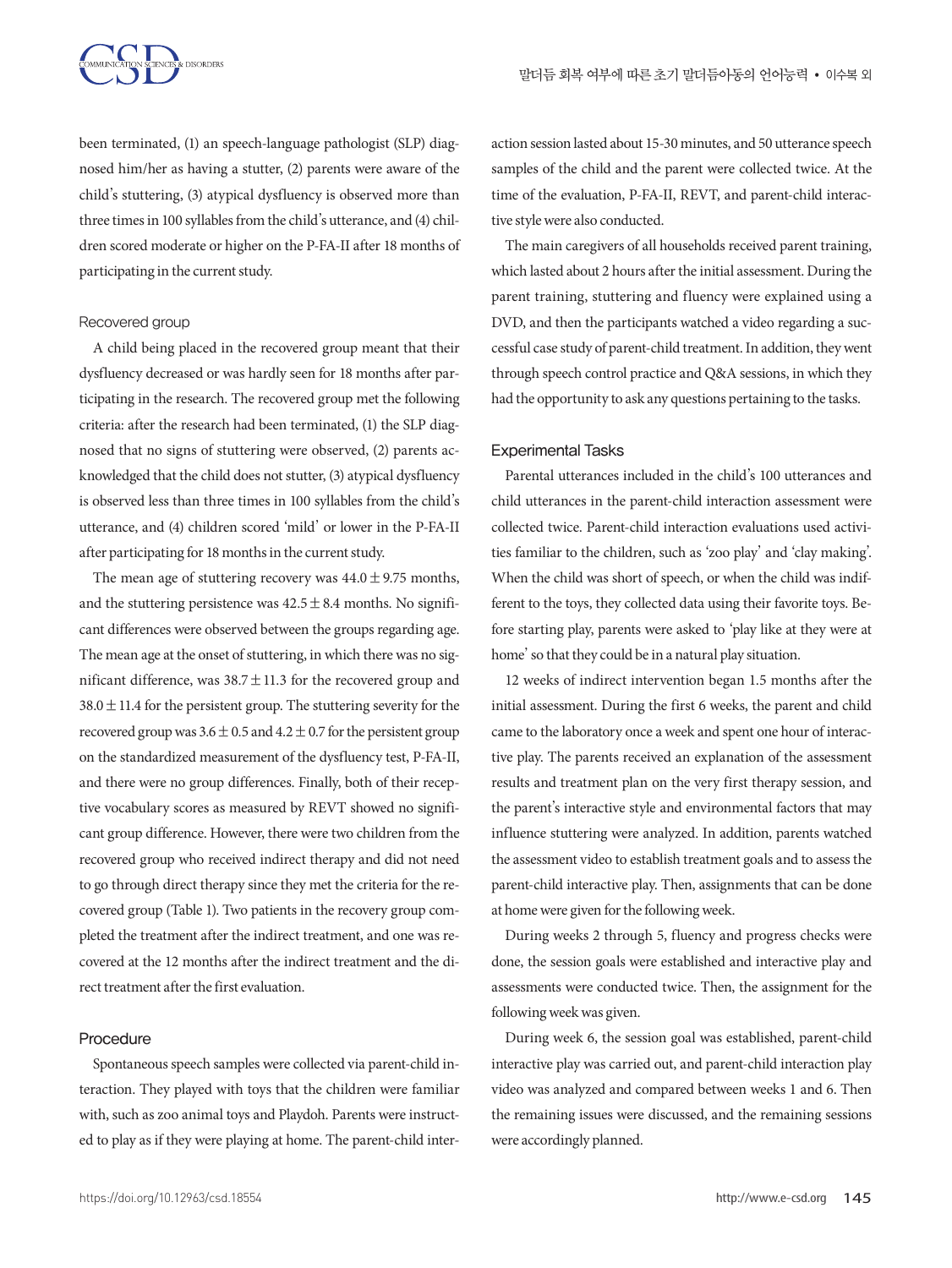

During the 7th through 11th weeks, the parents filled out a fluency achievement report they had carried out at home and sent it to the clinician. This report was followed up by telephone counseling between the clinician and the parents. During week 12, a reassessment of the children's fluency and future treatment plan was established. A total of 12 weeks of indirect therapy ended 3 months after the initial evaluation.

A direct intervention began for those of who did not recover from their stutter. This was determined 5 months after the initial evaluation. Direct intervention occurred twice a week, 40 minutes per session, in a 3-phase program. A direct intervention was implemented based on the child's perception and response to stuttering.

At 18 months after the initial evaluation, P-FA-II to measure the children's stuttering severity and the parent-child's post-interaction was conducted to obtain language samples.

#### Data Analysis

All dependent variables were analyzed using the Morpheme Analyzer 2.0. To calculate the NDW of the 50 utterances speech samples, utterances, number sequences, or chants, the unintelligible or unclear samples were excluded from the analysis, but any other words that were intelligible were included in the analysis. Predicate elements were counted as one word, and stuttering repetition words were counted as one word as well. The remaining utterances were analyzed based on the word sorting method. The number of C-units were divided by the total number of words to obtain the MLC-w. The word definition for the MLC-w production was analyzed according to the word sorting method presented in Kim (1997). Of the 50 collected speech samples, the number of case markers, frequency of connective endings and NDW were calculated.

#### Statistical Analysis

A repeated mixed ANOVA was used to identify whether there were significant differences in linguistic factors across time periods (initial visit vs. 18 months later) between the two groups. Mauchly's sphericity test was also utilized to test if the data met the sphericity assumption. Second, Spearman non-parametric correlation analysis and multiple stepwise regressions were used to explore whether language skills from the initial visit could accurately predict their stuttering severity 18 months later.

#### Intervention Fidelity

The following method was applied to ensure uniformity of intervention. First, the researcher and the SLP B, C, D, and E obtained the same homogeneity of the treatment composition and procedure by clinical training for evaluation and treatment of the same fluency disorders at the same clinical setting. Second, at the initial visit and 18 months after the evaluation of the interaction, the researcher examined the status of the subjects and treatment contents with B, C, D, and E. Discussion was made and reflected in the treatment. Third, the intervention success rate among the SLPs was 50% or more except for the (SLP) D, and there was no difference in intervention according to the SLPs. In the case of the (SLP) D, the pathologist treated only one subject and the subject was in the persistent group resulting in an abnormally low success rate and possibly misleading data (if taken out of the context of quantity of subjects and the experiment as a whole).

#### **Reliability**

The reliability of the linguistic aspects of spontaneous utterances speech samples was determined by randomly selecting 20% of the total subjects and analyzing them independently. The first evaluator was a researcher and the second evaluator was a graduate student who completed a master's course in speech language pathology.

The NDW's reliability was 94.87%, the MLC-w's reliability was 94.52%, the case marker's reliability was 94.73%, and the connective ending's reliability was 100%.

#### **RESULTS**

Table 3 shows the mean and SD of both groups for NDW, MLCw, the number of case markers, and the number of connective endings. The data is summarized as 'pre' vs. 'post' in which 'pre' indicates initial visit data before the treatment started and 'post' indicates 18 months later after the initial visit had been conducted.

#### Group Performance on NDW

There were no main effect of the group  $(F<sub>(1, 16)</sub> = 3.68, p > .05)$  on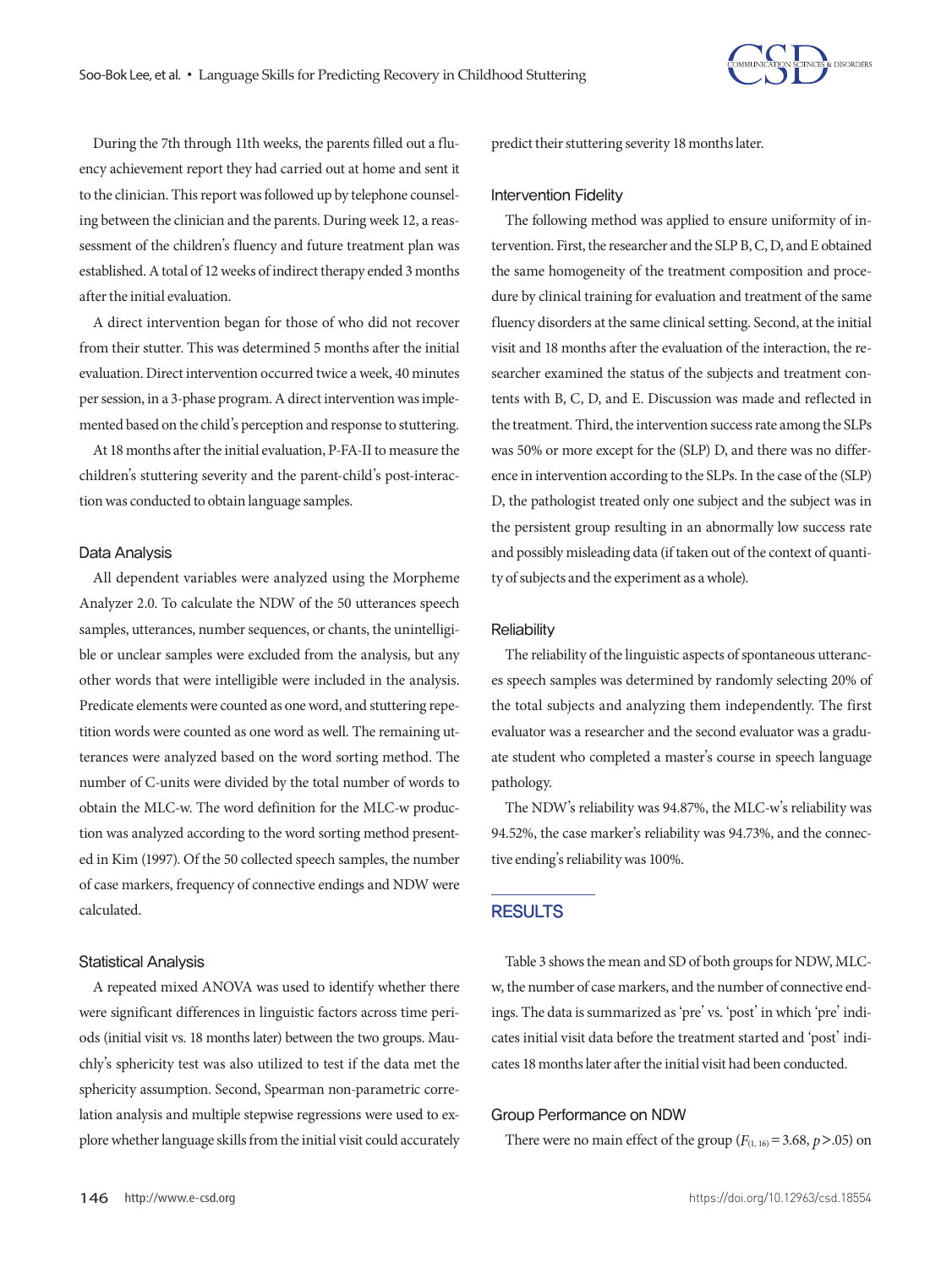



**Table 3.** Descriptive statistics for NDW, MLC-w, case markers, and connective endings of group by time period

|                    |                    | Recovered group $(N = 11)$ | Persistent group ( $N = 7$ ) |             |  |  |  |  |  |  |
|--------------------|--------------------|----------------------------|------------------------------|-------------|--|--|--|--|--|--|
|                    | Post<br><b>Pre</b> |                            | <b>Pre</b>                   | Post        |  |  |  |  |  |  |
| <b>NDW</b>         | 66.54 (5.2)        | 73.72 (4.0)                | 44.85 (4.2)                  | 72.59 (4.6) |  |  |  |  |  |  |
| MLC-w              | 2.54(.2)           | 2.89(.2)                   | 1.85(.1)                     | 2.95(.2)    |  |  |  |  |  |  |
| Case markers       | 18.81 (2.7)        | 25.0(3.0)                  |                              | 18.57(2.7)  |  |  |  |  |  |  |
| Connective endings | 12.0(2.9)          | 10.72(1.7)                 | 4.14(1.9)                    | 12.28(2.0)  |  |  |  |  |  |  |

Values are presented as mean (standard error).

Pre= initial visit; Post= 18 months visit; NDW= number of different words; MLCw= mean length of C-unit in word.





NDW. However, there was a statistically significant difference in the time period  $(F_{(1, 16)} = 26.60, p = .000)$  in which the NDW mean was 55.7  $\pm$  14.23 at the initial visit and 73.14  $\pm$  12.73 at the final visit. A statistically significant interaction was also found  $(F<sub>(1, 16)</sub> = 9.21)$ ,  $p = .008$ ) by the group and time period in which significant group differences were observed at the initial visit (NDW:  $66.54 \pm 17.31$ ) of the recovered group and  $44.85 \pm 11.15$  of the persistent group), but both groups performed similarly 18 months later (73.72  $\pm$  13.34 of the recovered group;  $72.59 \pm 12.13$  of the persistent group). The results of the NDW group performance by time period is shown in Figure 1.

#### Group Performance on MLC-w

For the MLC-w, there was no main effect of the group  $(F<sub>(1, 16)</sub> =$ 2.07,  $p > 0.05$ ), but there was a main effect for the time period ( $F_{(1, 16)} =$ 18.40,  $p = .001$ ) in which the mean for the initial visit was  $2.19 \pm .51$ and that of the final visit was  $2.92 \pm .55$ . There was a statistically significant interaction  $(F_{(1, 16)} = 4.98, p = .04)$ . The MLC-w mean at







**Figure 3.** Case marker performance of group. Pre= initial visit; Post= 18 months visit.

the initial visit of two groups was  $2.54 \pm .69$  for the recovered group and  $1.85 \pm .33$  for the persistent group. However, both groups had no difference at the final visit in which the recovered group showed an MLC-w mean of  $2.89 \pm .55$  and the persistent group showed  $2.95 \pm .54$ . Figure 2 shows the MLC-w group performance by time period.

#### Group Performance on Case Markers

There was a slightly different pattern for the results of the case markers. There was a statistically significant difference between the two groups in this regard  $(F_{(1, 16)} = 384.46, p = .025)$ . The mean of the recovered group was  $21.90 \pm 9.50$ , and the persistent group showed a mean of  $15.21 \pm 5.80$ . Additionally, there were statistically significant differences in the time period  $(F_{(1, 16)} = 355.718$ ,  $p = .042$ ) in which the mean of the initial visit was  $15.33 \pm 6.03$  and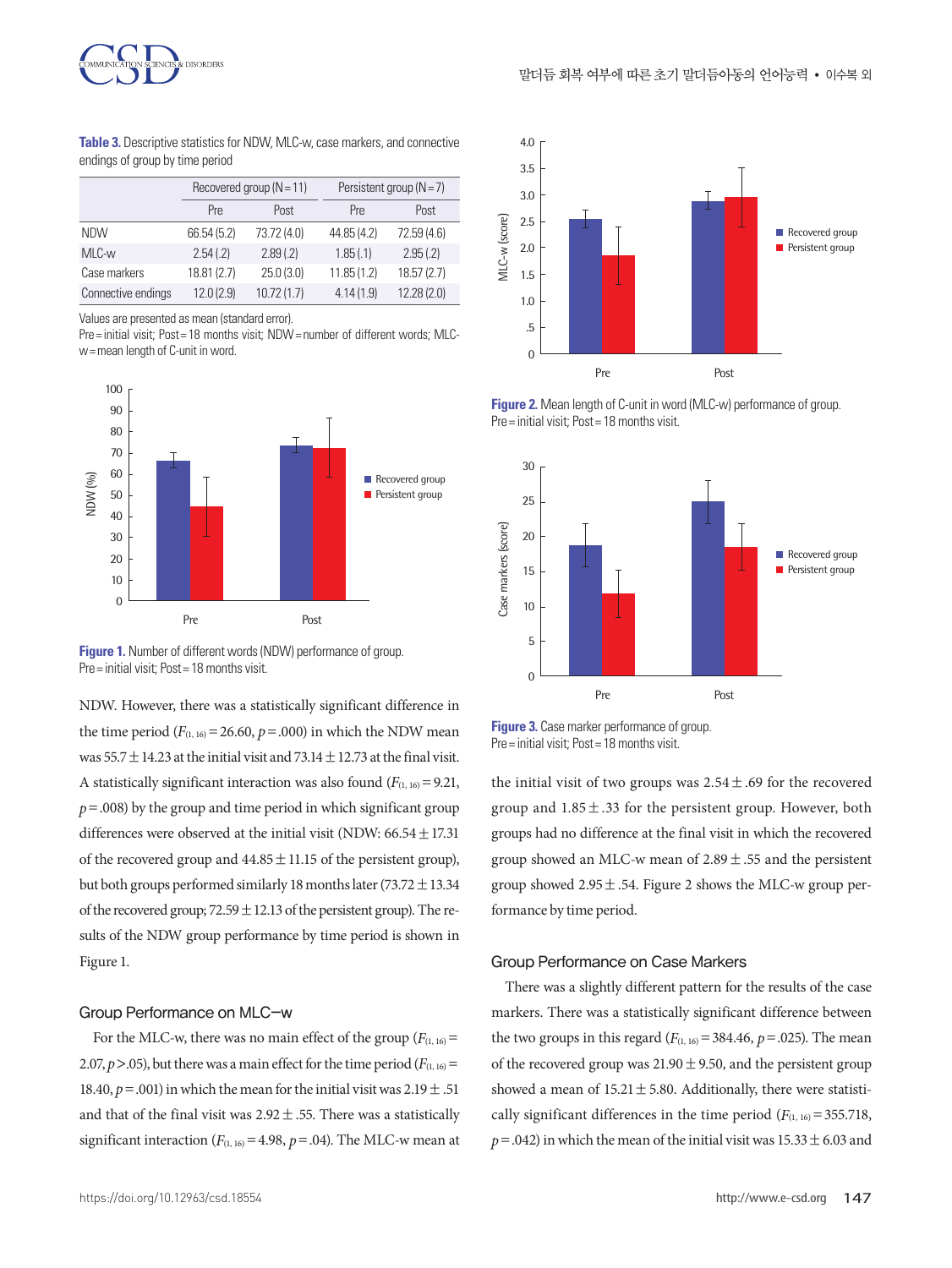Recovered group **Persistent group** 



that of the final visit was  $21.78 \pm 8.56$ . Finally, there were no interaction effects by group and time period  $(F_{(1, 16)} = 0.60, p > .05)$ . The

Pre Post

results of the case markers by group and time period is shown in Figure 3.

# Group Performance on Connective Endings

For the connective endings use, there was a statistically significant interaction effect by group and time period  $(F_{(1, 16)} = 5.16, p = .03)$ . There was a significant group difference at the initial visit in which the mean of the recovered group was  $12.00 \pm 9.56$  and that of the persistent group was  $4.14 \pm 5.04$ . However, both groups showed similar results at the final visit in which the recovered group mean was  $10.72 \pm 5.60$  and the persistent group mean was  $12.28 \pm 5.34$ . There were no significant differences between the time period  $(F<sub>(1, 16)</sub>$ 2.74,  $p$  > .05) and no main effect of the group ( $F_{(1, 16)}$  = 1.40,  $p$  > .05) **Figure 4.** Connective endings performance by groups. (Figure 4). (Figure 4).

|              | NDW pre | NDW_post                 | MLC-w_pre | MLC-w_post | $CM_{pre}$ | CM_post                  | $CE$ pre                 | CE_post                  | P-FA-II pre | P-FA-II_post |
|--------------|---------|--------------------------|-----------|------------|------------|--------------------------|--------------------------|--------------------------|-------------|--------------|
| NDW_pre      |         | .562                     | $.940***$ | .442       | $.677*$    | .425                     | .580                     | .246                     | $-.500$     | .289         |
| NDW_post     |         | $\overline{\phantom{a}}$ | .344      | $.927***$  | .025       | $.796***$                | .533                     | .448                     | $-267$      | .253         |
| MLC-w_pre    |         |                          | ٠         | .213       | $.816***$  | .274                     | $.627*$                  | .041                     | $-.411$     | .316         |
| MLC-w_post   |         |                          |           | $\sim$     | $-.081$    | $.886***$                | .484                     | $.691*$                  | $-0.015$    | .315         |
| CM_pre       |         |                          |           |            | ٠          | $-128$                   | .463                     | $-144$                   | $-342$      | .370         |
| CM_post      |         |                          |           |            |            | $\overline{\phantom{a}}$ | .542                     | $.608*$                  | .046        | .376         |
| $CE$ pre     |         |                          |           |            |            |                          | $\overline{\phantom{a}}$ | .171                     | $-166$      | $.692*$      |
| CE_post      |         |                          |           |            |            |                          |                          | $\overline{\phantom{a}}$ | .120        | .407         |
| P-FA-II pre  |         |                          |           |            |            |                          |                          |                          | ۰.          | $-297$       |
| P-FA-II_post |         |                          |           |            |            |                          |                          |                          |             | $\sim$       |

NDW = number of different words; MLC-w= mean length of C-unit in word; CM = case markers; CE = connective endings; P-FA-II = the Paradise-Fluency Assessment II (Sim, Shin, & Lee, 2010).

\**p* < .05, \*\**p* < .01.

#### **Table 5.** Correlation matrix in the persistent group

Pre= initial visit; Post= 18 months visit.

**Table 4.** Correlation matrix in the recovered group

Connective endings (score)

Connective endings (score)

|              | NDW pre | NDW_post                 | MLC-w_pre | MLC-w_post               | $CM_{pre}$               | $CM$ post                | $CE\_pre$ | CE_post | P-FA-II pre              | P-FA-II_post             |
|--------------|---------|--------------------------|-----------|--------------------------|--------------------------|--------------------------|-----------|---------|--------------------------|--------------------------|
| NDW_pre      |         | .417                     | .416      | .107                     | .426                     | .480                     | .684      | .157    | .332                     | $-0.330$                 |
| NDW_post     |         | $\overline{\phantom{a}}$ | .300      | .674                     | .136                     | .166                     | $-.080$   | .128    | $-207$                   | $-181$                   |
| MLC-w_pre    |         |                          | $\sim$    | .451                     | $.894***$                | $-0.044$                 | .370      | .315    | .667                     | $-645$                   |
| MLC-w_post   |         |                          |           | $\overline{\phantom{a}}$ | .519                     | .394                     | .206      | .666    | .030                     | $-517$                   |
| $CM_{pre}$   |         |                          |           |                          | $\overline{\phantom{a}}$ | .264                     | .634      | .651    | .729                     | $-0.857*$                |
| CM_post      |         |                          |           |                          |                          | $\overline{\phantom{a}}$ | .151      | .602    | .234                     | $-694$                   |
| $CE$ pre     |         |                          |           |                          |                          |                          | $\sim$    | .604    | .433                     | $-483$                   |
| CE_post      |         |                          |           |                          |                          |                          |           | $\sim$  | $-151$                   | $-761*$                  |
| P-FA-II_pre  |         |                          |           |                          |                          |                          |           |         | $\overline{\phantom{a}}$ | $-627$                   |
| P-FA-II_post |         |                          |           |                          |                          |                          |           |         |                          | $\overline{\phantom{a}}$ |

NDW= number of different words; MLC-w= mean length of C-unit in word; CM= case markers; CE= connective endings; P-FA-II= the Paradise-Fluency Assessment II (Sim, Shin, & Lee, 2010).

\**p* < .05, \*\**p* < .01.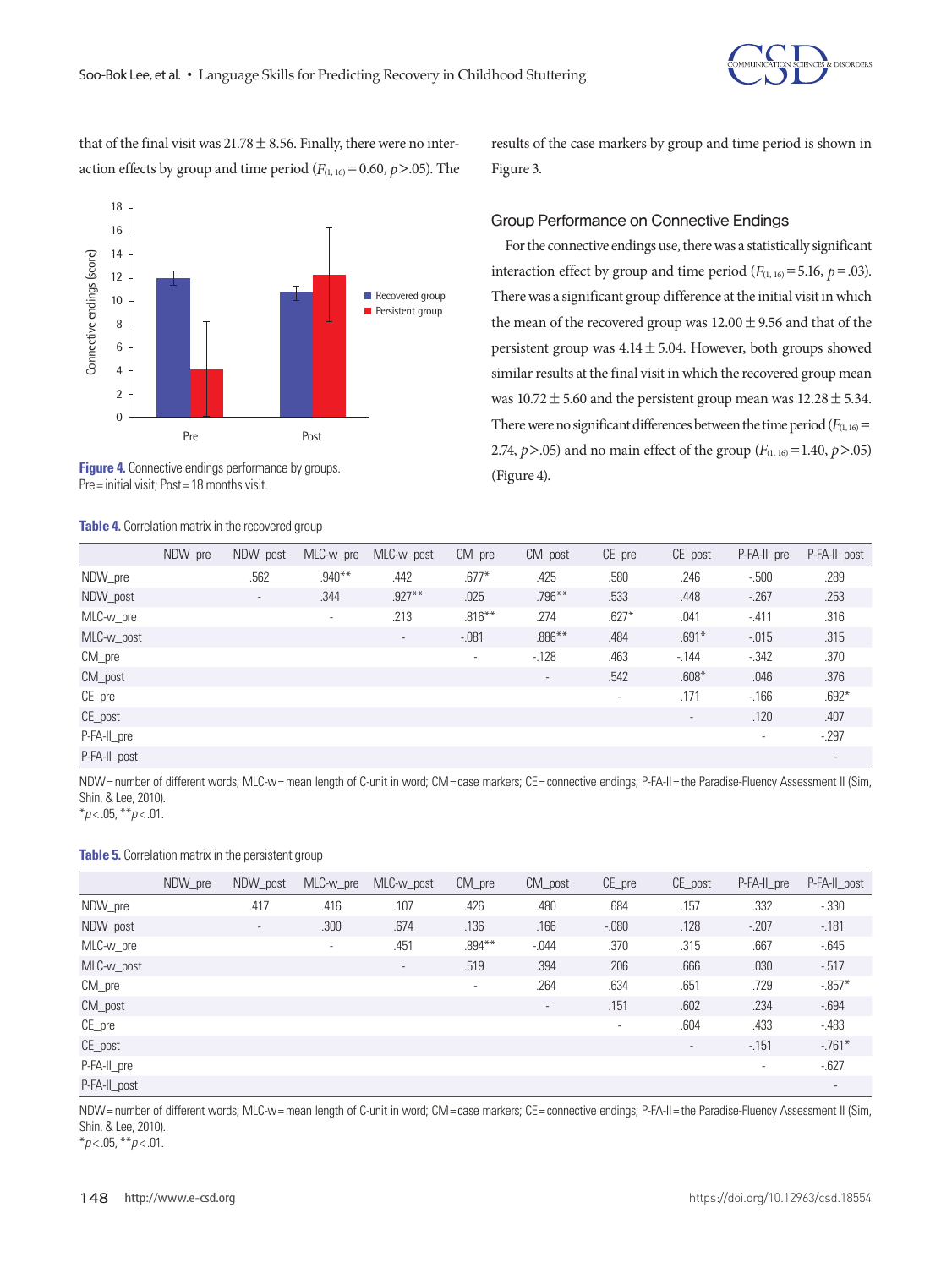

#### Correlations on Language Skills

Spearman nonparametric correlation analysis indicated that there was a significant, positive correlation between the connective endings-pre and P-FA-II-post  $(r=.692, p<.05)$  for the recovered group. However, it was the case markers-pre (*r*=-.857, *p*<.05) which were statistically significant and P-FA-II-post was statistically significant for the persistent group (Tables 4 and 5 for the recovered group and the persistent group, respectively). All language skills including, NDW, MLC-w, the number of case markers, and the number of connective endings from the initial visit were entered into the stepwise regression analysis to explore which variable explained the variance of the final visit of the P-FA-II score. For the recovered group, connective ending-pre explained 47.8% of the variance of P-F-II score-post ( $p = .018$ ). For the persistent group, it was the number of case marker-pre that significantly explained the variance of post P-FA-II ( $R^2 = .735$ ,  $p = .014$ ).

### DISCUSSION & CONCLUSION

Our study explored pre-intervention language skills to determine the predictors of potential indications of risk for persistent stuttering. The study lasted 18 months in order to keep track of children's initial scores for stuttering and other language skills, and to provide children who had a stutter with indirect and direct therapy. In the final stage of the study, we divided the group into two, the recovered group and the persistent group, based on the clinical judgment and other criteria outlined above. Two of the persistent group recovered at 10 and 12 months, and they terminated therapy during the direct treatment.

The study added new cross-linguistic findings in which the linguistic features that are important in Korean were found to be critical to predict children's recovery vs. persistency later on.

The most outstanding results from the group comparisons were that there was a significant interaction effect between the group and time period (pre-post), which was due to the lower performance of the persistent group. The NDW which represents semantic skills and MLC-w and connective endings that indicate the syntactic skills, were found to be poor in the persistent group, when measured at the initial visit. However, after 18 months both groups showed no difference in these measures, which means that both

groups performed well. These results suggest that language skills during the initial visit can disentangle the recovered group from the persistent group (Leech et al., 2017). As found in Leech et al. (2017), it was connective endings which predicted who will be in the recovery group. However, in the aforementioned study, lexical diversity was not found as a significant indicator as was the case in our study. Thus, our study also supported the evidence that syntactic (linguistic) markers are critical in predicting the recovery group. Because of this, for Korean children with a stutter, case markers are also important indicators to pay attention to.

The number of case markers was another key factor that could predict persistence in stuttering, since there were significant group differences where the persistent group performed statistically significantly worse than the recovered group, which lasted until the end of the therapy session. For other measures of language skills, such as NDW, MLC-w, and connective endings, the persistent group caught up with the recovered group at the final point, 18 months after the first visit and after the direct intervention. However, the persistent group never caught up with the recovered group in regards to the use of case markers. The recovered group used case markers significantly more from the beginning, and their excess use, compared to the other group, only increased as the analysis and trial progressed. In Korean, case markers can be omitted, and children generally use sentences without case markers—e.g., "Mommy, I want to eat the apple" - *Umma* (mommy), *Na* (I), *Sagwa* (apple) *Meuko* (eat) *Shipau* (want to). In this example sentence, the strict grammatical sentence should look as follows: "Umma, Na*nun* (subject case marker), Sagwa-*rul* (object case marker) Meuko Shipau". Thus, there have to be two case markers, the subject case markers 'nun' and object case markers 'rul'. Even if we omit the case markers, no one would think the sentence is not grammatical nor do people have a hard time understanding each other. However, case markers are important linguistic markers when clinicians and researchers pay attention since children with language impairments have limited proficiency in using case markers (Chun & Yim, 2017). They not only omit too much, but they use the case markers incorrectly. Thus, in Korean, case markers are an important index for language impairment. It is a critical finding that specific Korean markers, case markers, for language impairment were the indicator for grouping children with persistent and with recovery.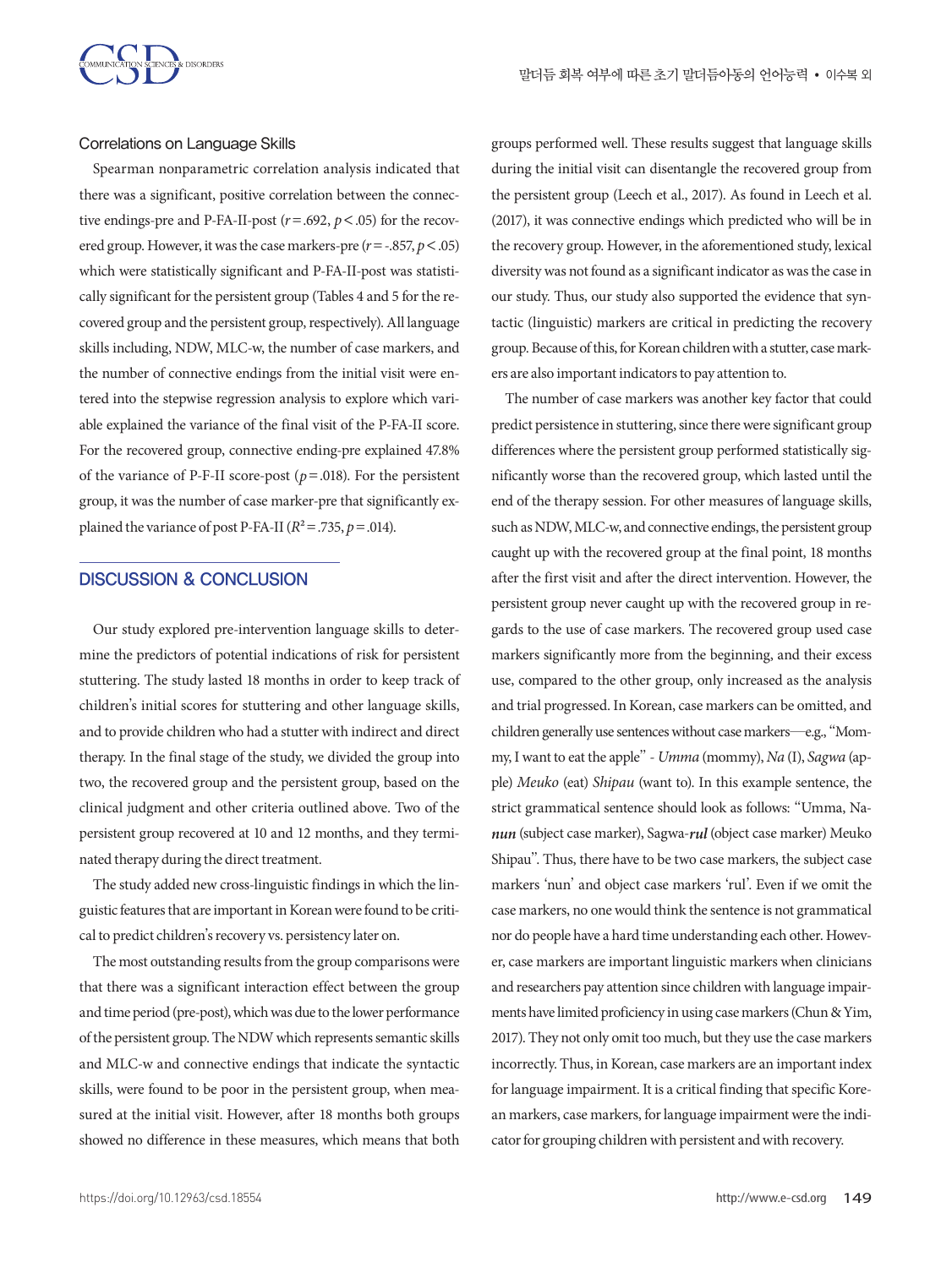

We were interested in finding whether any language factors from the initial visit could predict the final (18 months) stuttering severity within the group. When we analyzed the data more qualitatively and divided the group into the recovered group and the persistent group, interesting results were found. The persistent group and the recovered group showed different tendencies in predicting the stuttering severity at the 18 months period after the intervention had been completed. In the persistent group, it was again very Korean specific linguistic markers, case markers and connective endings, which significantly correlated the stuttering severity at 18 months. When we ran the regression analysis, the case markers significantly predicted the stuttering severity at the post intervention session. Our results suggest that children who stutter and have greater difficulty in using case markers, which are important for Koreans, will have a higher chance of persisting dysfluency. The results are based on children who did not recover and thus, other variables such as case endings, NDW, and MLC-w were found to be important. In the initial assessment, three children in the persistent group (PER4, PER5, and PER6) were 27, 63, and 30 months old, and the language development was rapidly progressing except the PER5 child. NDW, MLC-w, case markers, and connective endings' pre and post values were more than two times higher than those of the recovered group. In PER 5 child, NDW, MLC-w, and connective endings showed a similar pattern but showed a decreasing tendency in case markers.

However, in the recovered group, the connective ending was significantly correlated with the stuttering score at the 18 months period. As a result, the connective endings from the initial visit predicted the post stuttering severity score. Our results indicate that there is still a wide variation within the group of children who recovered from stuttering. Our data suggests that recovered group who used less connective endings tend to be more fluent 18 months later. These findings are very unique in that children who started off stuttering and recovered later on are more strategic in manipulating the utterance by using the connective endings less, which led to shorter sentences. It is true that shorter sentences have a lower cognitive load for children (Logan & Conture, 1995; Zackheim & Conture, 2003). Whether consciously or unconsciously, children might have used trade-offs where they use short sentences by using connective endings less. We should pay more attention to syntactic complexity, since children in the persistent group used fewer case endings at the initial visit in our study (Ambrose et al., 2015; Bajaj, 2007). Thus, from the initial visit, it is difficult to say whether the child will recover or persist solely based on connective endings, because there may be an overlapping performance on this measure. We may have to consider other variables when predicting children who will recover from children who will not.

Our results indicate that a longitudinal study may be a more informative and sensitive measure to better understand the connection between the initial features that we as clinicians and researchers observe and the end face of this population.

Future studies are warranted to confirm our findings with more children in the experiment. We also need more data from those who speak other languages to find a common ground across languages and cultures to efficiently identify and support children who have persistent stuttering. Finally, a confirmation study is needed to test whether our findings can accurately predict children who will recover and children who will persist beforehand by using a perceptive analysis.

In summary, our intention to explore language predictors to disambiguate children who persist in stuttering and children who recover from stuttering used four different methods to assess language skills, some of which included Korean specific markers. We found promising results from language skills between the groups in which we may be able to detect the probability of recovery or persistency using solely data from the initial evaluation. We also found unique cross-linguistic features important to better explain the difference between these groups. Our study approach adds a new view to qualitatively examine the persistent group and that of the recovery group.

The limitations of this study and suggestions for subsequent research are as follows. First, it is difficult to generalize the results of the study because the number of children is small. Therefore, the number of subjects should be increased and the level of language ability according to the child's development should be considered. Second, this study did not reflect factors related to caregivers who had the greatest influence on stuttering children.

# **REFERENCES**

Ambrose, N. G., Yairi, E., Loucks, T. M., Seery, C. H., & Throneburg, R. (2015).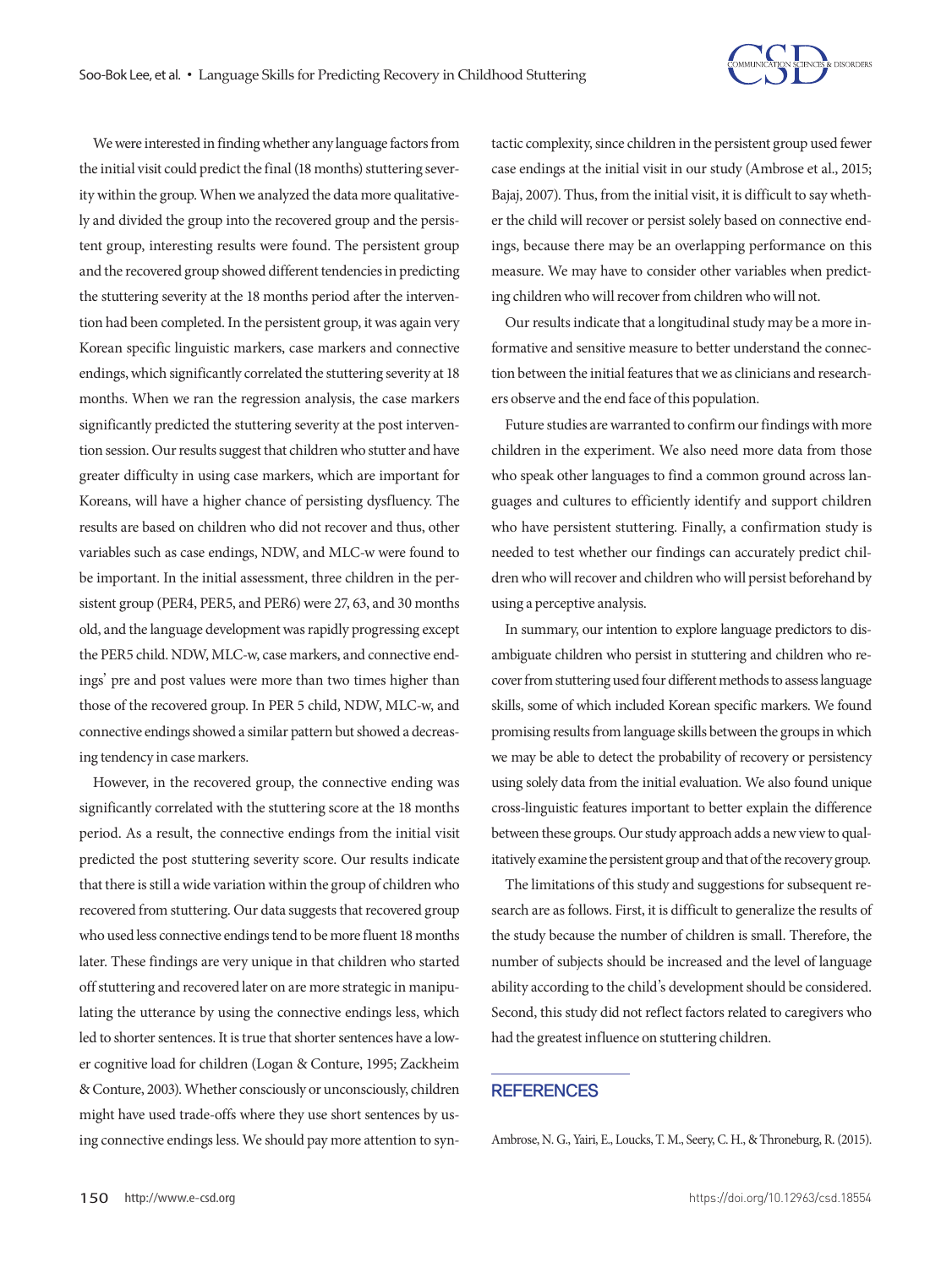

Relation of motor, linguistic and temperament factors in epidemiologic subtypes of persistent and recovered stuttering: initial findings. *Journal of Fluency Disorders, 45,* 12-26.

- Bajaj, A. (2007). Working memory involvement in stuttering: exploring the evidence and research implications. *Journal of Fluency Disorders, 32*(3), 218-238.
- Bloodstein, O. (1995). *A handbook on stuttering* (5th ed.). San Diego, CA: Singular Publishing Group.
- Boyle, C. A., Boulet, S., Schieve, L. A., Cohen, R. A., Blumberg, S. J., Yeargin-Allsopp, M., ... & Kogan, M. D. (2011). Trends in the prevalence of developmental disabilities in US children, 1997-2008. *Pediatrics, 127*(6), 1034- 1042.
- Bricker-Katz, G., Lincoln, M., & McCabe, P. (2009). A life-time of stuttering: How emotional reactions to stuttering impact activities and participation in older people. *Disability and Rehabilitation, 31*(21), 1742-1752.
- Chun, S., & Yim, D. (2017). A comparative study of chunking mechanism in children with and without language delay. *Communication Sciences & Disorders, 22*(2), 233-244.
- Guitar, B. (2006). *Stuttering: an integrated approach to its nature and treatment.*  Philadelphia, PA: Lippincott Williams & Wilkins.
- Kim, Y. T. (1997). Basic study on utterance mean length in Korea 2-4 yearold children. *Korean Journal of Communication Disorders, 2*(2), 5-25.
- Kim, Y. T., Hong, G. H., Kim, K. H., Jang, H. S., & Lee, J. Y. (2009). *Receptive & expressive vocabulary test (REVT).* Seoul: Seoul Community Rehabilitation Center.
- Lee, S. B., & Sim, H. S. (2015). A longitudinal study of utterance length in morphemes as a predictor of treatment outcome in early childhood stuttering. *Communication Sciences & Disorders, 20*(2), 189-201.
- Leech, K. A., Bernstein-Ratner, N., Brown, B., & Weber, C. M. (2017). Preliminary evidence that growth in productive language differentiates childhood stuttering persistence and recovery. *Journal of Speech, Language, and Hearing Research, 60*(11), 3097-3109.
- Logan, K., & Conture, E. (1995). Relationships between length, grammatical complexity, rate, and fluency of conversational utterances in children who stutter. *Journal of Fluency Disorders, 20,* 35-61.
- Manning, W. H., & DiLollo, A. (2018). *Clinical decision making in fluency disorders* (4th ed.). San Diego, CA: Plural Publishing.
- Miles, S., & Bernstein-Ratner, N. (2001). Parental language input to children at stuttering onset. *Journal of Speech, Language, and Hearing Research, 44*(5),

1116-1130.

- Muma, J. R. (1971). Syntax of preschool fluent and disfluent speech: a transformational analysis. *Journal of Speech and Hearing Research, 14*(2), 428-441.
- Ntourou, K., Conture, E. G., & Lipsey, M. W. (2011). Language abilities of children who stutter: a meta-analytical review. *American Journal of Speech-Language Pathology, 20*(3), 163-179.
- Rees, D. I., & Sabia, J. J. (2014). The kid's speech: the effect of stuttering on human capital acquisition. *Economics of Education Review, 38,* 76-88.
- Reilly, S., Onslow, M., Packman, A., Cini, E., Conway, L., Ukoumunne, O. C., ... & Wake, M. (2013). Natural history of stuttering to 4 years of age: a prospective community-based study. *Pediatrics, 132*(3), 460-467.
- Sim, H. S., Shin, M. J., & Lee, E. J. (2010). *Paradise-Fluency Assessment II.*  Seoul: Paradise Welfare Foundation.
- Wall, M. J. (1980). A comparison of syntax in young stutterers and nonstutterers. *Journal of Fluency Disorders, 5*(4), 345-352.
- Watkins, R. V., & Yairi, E. (1997). Language production abilities of children whose stuttering persisted or recovered. *Journal of Speech, Language, and Hearing Research, 40*(2), 385-399.
- Watkins, R. V., Yairi, E., & Ambrose, N. G. (1999). Early childhood stuttering III: initial status of expressive language abilities. *Journal of Speech, Language, and Hearing Research, 42*(5), 1125-1135.
- Watts, A., Eadie, P., Block, S., Mensah, F., & Reilly, S. (2015). Language ability of children with and without a history of stuttering: a longitudinal cohort study. *International Journal of Speech-Language Pathology, 17*(1), 86-95.
- Weiss, A. L., & Zebrowski, P. M. (1994). The narrative productions of children who stutter: a preliminary view. *Journal of Fluency Disorders, 19*(1), 39-63.
- Yairi, E., & Ambrose, N. G. (1999). Early childhood stuttering I: persistency and recovery rates. *Journal of Speech, Language, and Hearing Research, 42*(5), 1097-1112.
- Yairi, E., & Ambrose, N. G. (2005). *Early childhood stuttering for clinicians by clinicians.* Austin, TX: Pro-ED.
- Yairi, E., Ambrose, N. G., Paden, E. P., & Throneburg, R. N. (1996). Predictive factors of persistence and recovery: pathways of childhood stuttering. *Journal of Communication Disorders, 29*(1), 51-77.
- Zackheim, C. T., & Conture, E. G. (2003). Childhood stuttering and speech disfluencies in relation to children's mean length of utterance: a preliminary study. *Journal of Fluency Disorders, 28*(2), 115-142.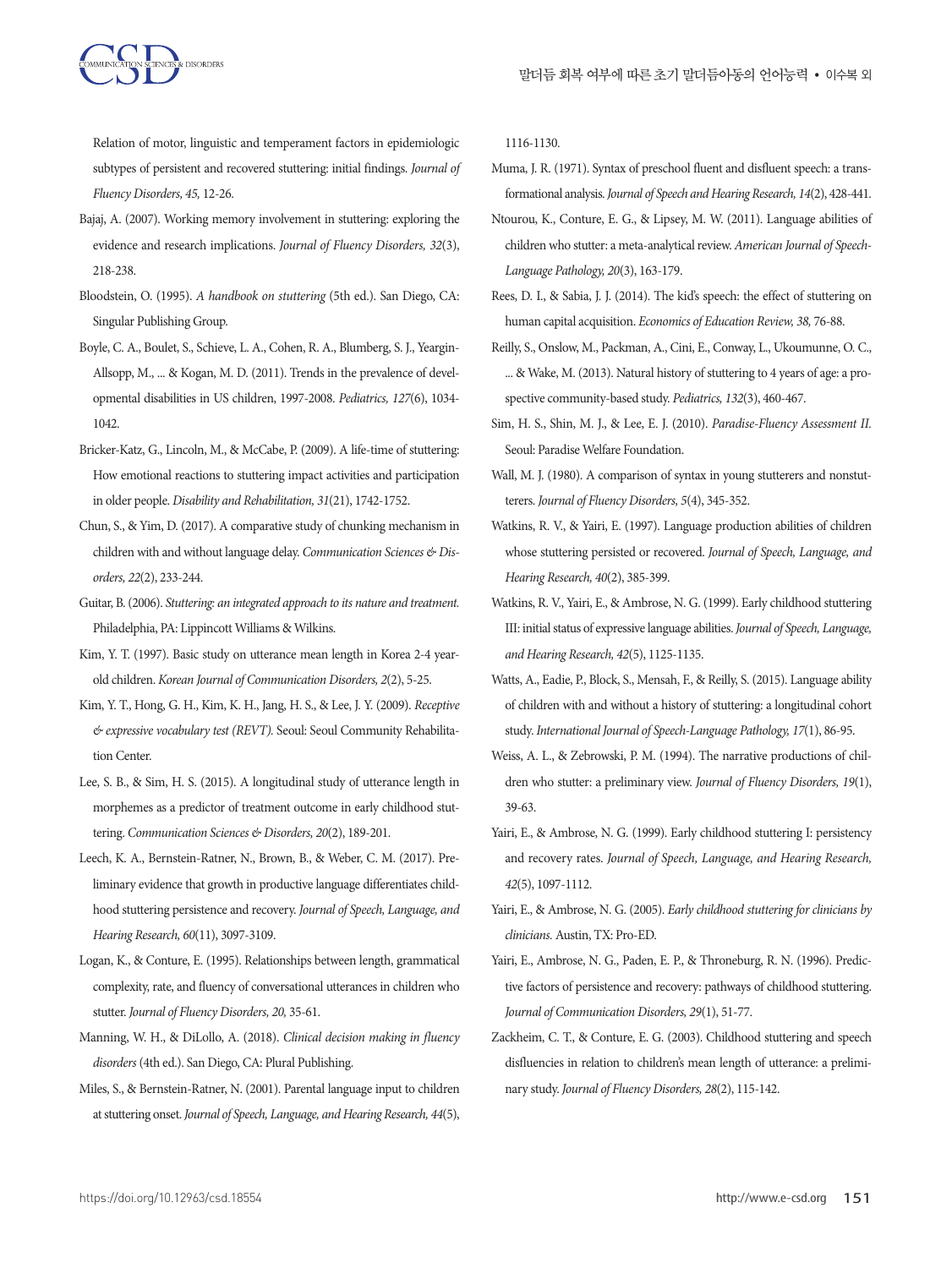

| No.               | Sex    | Age at<br>initial visit<br>(mo) | Stuttering<br>severity <sup>a</sup> | Duration of<br>therapy<br>(mo) | <b>REVT</b> | <b>NDW</b><br>pre | NDW<br>post | MLC-<br>w_pre | MLC-<br>w_post | CM<br>pre       | CM<br>post | CE<br>pre | CE<br>post |
|-------------------|--------|---------------------------------|-------------------------------------|--------------------------------|-------------|-------------------|-------------|---------------|----------------|-----------------|------------|-----------|------------|
| REC1              | Male   | 29                              | Moderate                            | 18                             | 33          | 39                | 57          | 1.68          | 1.94           | 19              | 6          | 3         | $\Omega$   |
| REC <sub>2</sub>  | Female | 43                              | Moderate                            | 18                             | 51          | 71                | 56          | 2.9           | 2.19           | 24              | 18         | 6         | 7          |
| REC <sub>3</sub>  | Female | 41                              | Moderate-severe                     | 12                             | 43          | 67                | 62          | 2.74          | 2.44           | 25              | 14         | 14        | 6          |
| REC4              | Male   | 46                              | Moderate-severe                     | 18                             | 47          | 76                | 72          | 2.95          | 3.16           | 30              | 29         | 17        | 21         |
| REC <sub>5</sub>  | Female | 31                              | Moderate-severe                     | 4.5                            | 36          | 47                | 60          | 2.02          | 2.51           | 9               | 24         | 1         | 10         |
| REC <sub>6</sub>  | Male   | 50                              | Moderate                            | 4.5                            | 47          | 86                | 87          | 3.01          | 3.21           | 18              | 33         | 7         | 11         |
| REC7              | Female | 41                              | Moderate-severe                     | 18                             | 56          | 61                | 86          | 1.86          | 3.54           | 12              | 26         | 1         | 16         |
| REC <sub>8</sub>  | Male   | 49                              | Moderate                            | 18                             | 54          | 66                | 73          | 2.32          | 2.82           | 10 <sup>1</sup> | 23         | 14        | 15         |
| REC <sub>9</sub>  | Male   | 51                              | Moderate-severe                     | 18                             | 72          | 76                | 91          | 2.95          | 3.65           | 20              | 43         | 30        | 11         |
| REC <sub>10</sub> | Female | 39                              | Moderate-severe                     | 18                             | 50          | 47                | 79          | 1.67          | 3.23           | 6               | 33         | 14        | 13         |
| REC11             | Male   | 64                              | Moderate                            | 18                             | 68          | 96                | 88          | 3.89          | 3.11           | 34              | 26         | 25        | 8          |
| PER1              | Male   | 36                              | Severe                              | 18                             | 40          | 60                | 72          | 2.17          | 3.33           | 17              | 28         | 14        | 21         |
| PER <sub>2</sub>  | Male   | 30                              | Moderate-severe                     | 18                             | 38          | 39                | 51          | 1.34          | 2.03           | 8               | 13         | 5         | 8          |
| PER <sub>3</sub>  | Male   | 34                              | Moderate-severe                     | 18                             | 48          | 30                | 65          | 2.15          | 3.2            | 14              | 17         | 1         | 12         |
| PER4              | Female | 27                              | Moderate                            | 18                             | 40          | 36                | 71          | 1.72          | 2.82           | 11              | 23         | $\theta$  | 15         |
| PER <sub>5</sub>  | Female | 63                              | Moderate-severe                     | 18                             | 72          | 53                | 83          | 2.12          | 3.3            | 13              | 8          | 7         | 13         |
| PER <sub>6</sub>  | Female | 30                              | Moderate-severe                     | 18                             | 36          | 41                | 87          | 1.5           | 3.55           | 9               | 25         | 1         | 13         |
| PER7              | Male   | 52                              | Severe                              | 18                             | 72          | 55                | 79          | 1.98          | 2.44           | 11              | 16         | 1         | 4          |

**Appendix 1.** Detailed information on age, stuttering severity, duration of therapy, MLC-w, NDW, case markers (CM), and connective endings (CE)

NDW= number of different words; MLC-w= mean length of C-unit in word; REVT= Receptive & Expressive Vocabulary Test (Kim, Hong, Kim, Jang, & Lee, 2009). a Stuttering severity score (1= very mild, 2= mild, 3= moderate, 4= moderate-severe, 5= severe) measured Paradise-Fluency Assessment II (Sim, Shin, & Lee, 2010).